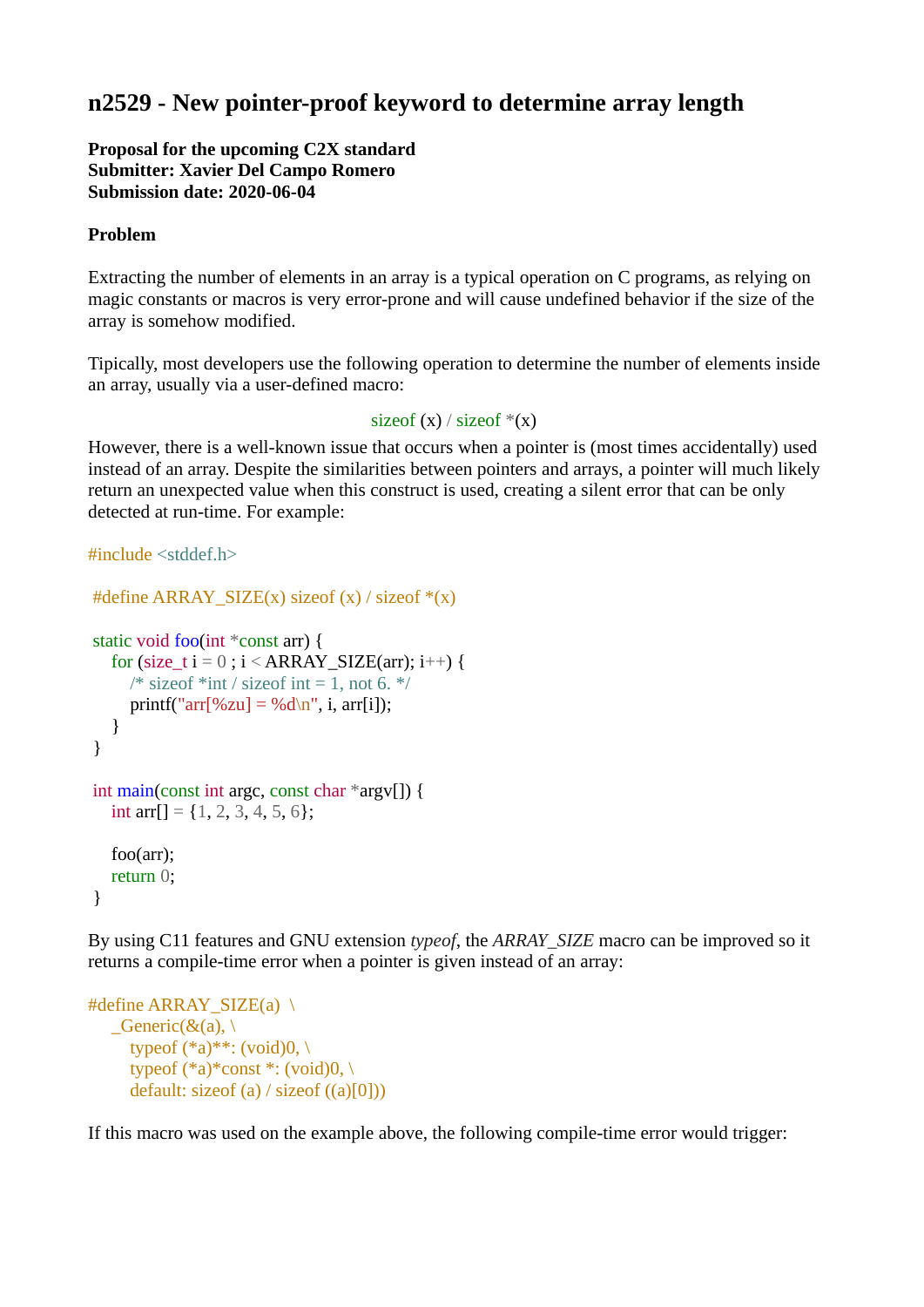*\$ gcc lengthof.c -std=gnu11 lengthof.c: In function 'foo': lengthof.c:7:30: error: void value not ignored as it ought to be typeof (\*a)\*const \*: (void)0, \ ^~~~~~~*

*lengthof.c:11:29: note: in expansion of macro 'ARRAY\_SIZE' for (size\_t i = 0 ; i < ARRAY\_SIZE(arr); i++) { ^~~~~~~~~~*

However, error description is vague and confusing to the developer, and the GNU extension typedef is not part of the standard, as of C11.

## **Proposal**

Since there is no portable, pointer-proof way to determine the number of elements of an array, this document suggests adding a new keyword to the C standard that aims not to introduce any breaking changes to existing code.

According to the standard, symbol names preceded by a leading underscore and a capital letter or another underscore are reserved for the implementation. Therefore, the *\_Lengthof* operator is suggested, aiming to provide the same functionality as the *ARRAY\_SIZE* macro above, while providing better diagnostic messages when a pointer is accidentally given.

## **Examples**

The example above has been modified by introducing this new *\_Lengthof* operator:

```
#include <stddef.h>
#include <stdio.h>
int main(const int argc, const char *argv[]) {
   int arr[] = \{1, 2, 3, 4, 5, 6\};
   for (size_t i = 0; i < Lengthof arr; i++) {
     printf("arr[%zu] = %d\n", i, arr[i]);
    }
    return 0;
}
```
Therefore, the following modified example must produce a diagnostic error because a pointer is given:

```
#include <stddef.h>
#include <stdio.h>
static void foo(int *const arr) {
   for (size t i = 0; i < Lengthof arr; i++) { /* Diagnostic message here. */
     printf("arr[%zu] = %d\n", i, arr[i]);
    }
}
int main(const int argc, const char *argv[]) {
```